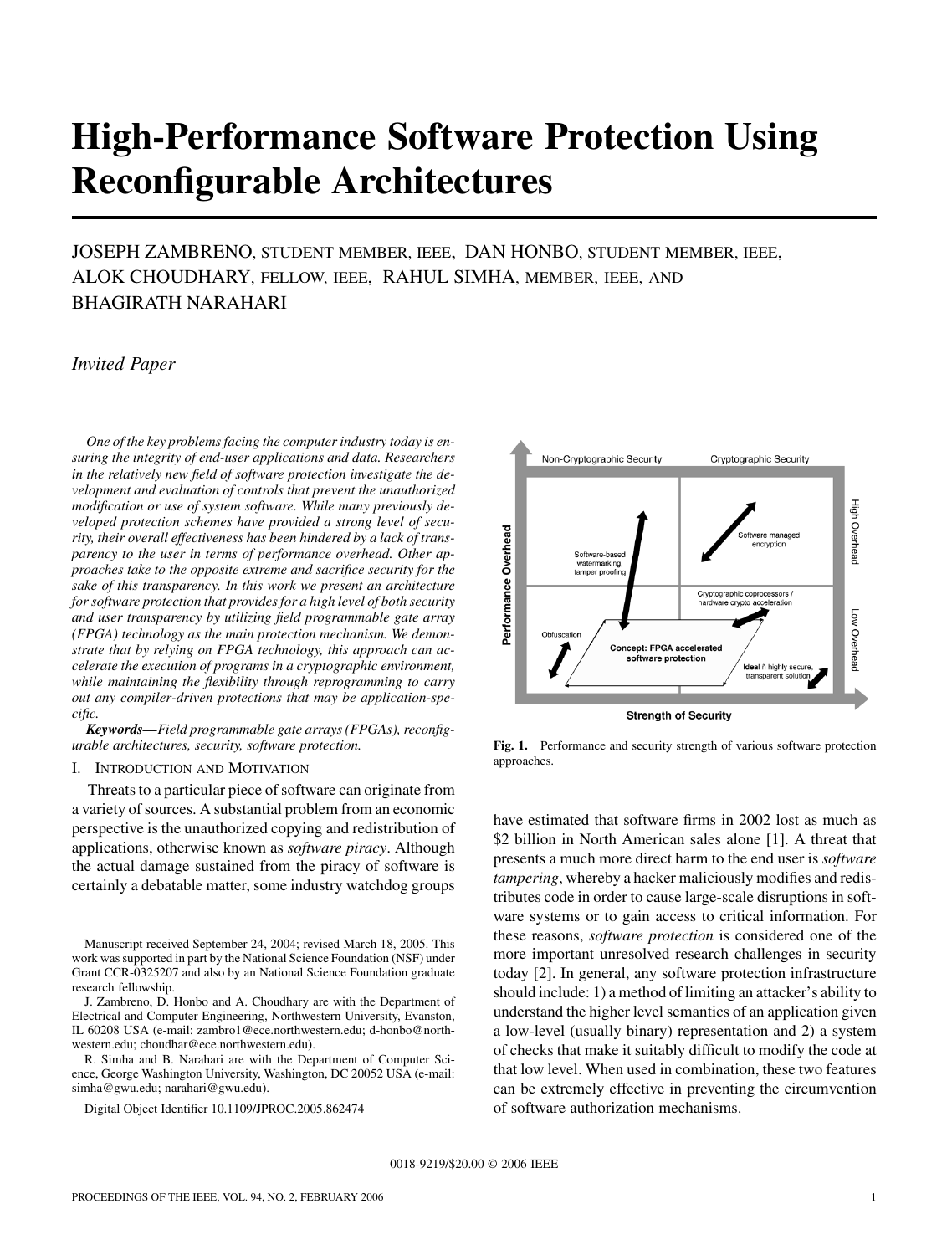

**Fig. 2.** Conceptual view.

Current approaches to software protection can be categorized both by the strength of security provided and the performance overhead when compared to an unprotected environment (see Fig. 1). Two distinct categories emerge from this depiction: on one end of the security spectrum are the solely compiler-based techniques that implement both static and dynamic code validation through the insertion of objects into the generated executable; on the other end are the somewhat more radical methods that encrypt all instructions and data and that often require the processor to be architected with cryptographic hardware. Both of these methods have some practical limitations. The software-based techniques will only hinder an attacker, since tools can be built to identify and circumvent the protective checks. On the other hand, the cryptographic hardware approaches, while inherently more secure, are limited in the sense that their practical implementation requires a wholesale commitment to a custom processor technology. More background on these software protection schemes can be found in Section II.

Also, as can be inferred from Fig. 1, software protection is not an all-or-nothing concept, as opposed to other aspects of computer security where the effectiveness of an approach depends on its mathematical intractability; the resultant performance overhead is often not a key design consideration of these systems. In contrast, performance is equally important to the strength of security when protecting user applications, as there is generally some level of user control over the system as a whole. Consequently, any software protection scheme that is burdensome from a performance perspective will likely be turned off or routed around.

Field programmable gate arrays (FPGAs) are hardware resources that combine various amounts of user-defined digital logic with customizable interconnect and I/O. A key feature of FPGAs is that their functionality can be reconfigured on multiple occasions, allowing for changes in the design to be implemented after the initial time of development. FPGAs have become an increasingly popular choice among architects in fields such as multimedia processing or cryptography—this has been attributed to the fact that the design process is much more streamlined than that for ASICs, as FPGAs are a fixed hardware target.

In this paper we present a high-performance architecture for software protection that uses this type of reconfigurable technology. By utilizing FPGAs as the main protection mechanism, this approach is able to merge the application tunability of the compiler-based methods with the additional security that comes with a hardware implementation. As can be seen in Fig. 2, our proposed method works by supplementing a standard processor with an FPGA-based integrity validation unit (IVU) that sits between the highest level of on-chip cache and main memory. This IVU is capable of performing fast decryption similar to any other hardware accelerated cryptographic coprocessing scheme, but more importantly the IVU also has the ability to recognize and certify binary messages hidden inside regular unencrypted instructions. Consequently our approach is completely complementary to current code restructuring techniques found in the software protection literature, with the added benefit that as the runtime code checking can be performed entirely in hardware it will be considerably more efficient. Our experiments show, that for most of our benchmarks, the inclusion of the FPGA within the instruction stream incurs a performance penalty of less than 20%, and that this number can be greatly improved upon with the utilization of unreserved reconfigurable resources for architectural optimizations, such as buffering and prefetching.

The remainder of this paper is organized as follows. In Section II we provide additional background into the field of software protection, with a review of some of the more commonly-used defensive techniques. Section III sets the backdrop of our research, both illustrating the threat model under which we apply our approach and making the argument for the level of security that is provided. In Section IV we present our architecture in more detail, illustrating how we can utilize an FPGA situated in the instruction stream to ensure software integrity. In this section we also provide an introduction to some custom compiler techniques that are well suited to such an architecture. Section V discusses the performance implications of our approach, first by explicitly quantifying the security/performance tradeoff and then by performing experimental analysis. Finally, in Section VI, we present our conclusions alongside a discussion of future techniques that are currently in development.

## II. BACKGROUND

While the term *software protection* often refers to the purely software-based defense mechanisms available to an application after all other safeguards have been broken, in practical systems this characterization is not necessarily so precise. For our purposes, we classify hardware-supported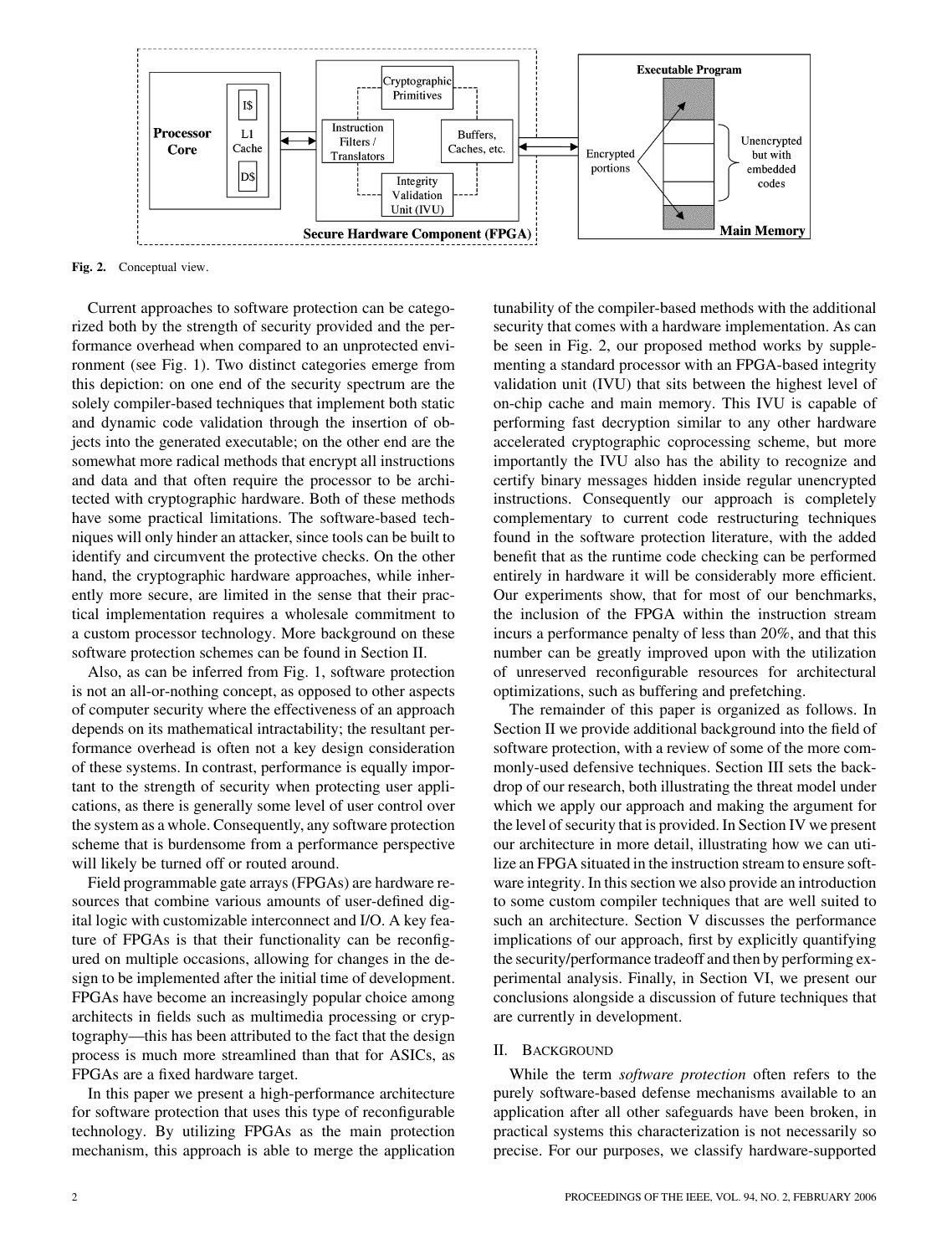secure systems as tools for software protection as long as they include one of the three commonly found elements of a software-based protection scheme [3] detailed below.

**Watermarking** is a technique whereby messages are hidden inside a piece of software in such a way that they can be reliably identified [4]. While the oldest type of watermarking is the inclusion of copyright notices into both code and digital media, more recent watermarking approaches have focused on embedding data structures into an application, the existence of which structures can then be verified at runtime. Venkatesan *et al.* present an interesting variation on watermarking in [5], where the watermark is a subprogram that has its control flow graph merged with the original program in a stealthy manner.

The concept behind **tamper-proofing** is that a properly secured application should be able to safely detect at runtime if it has been altered. A type of dynamic "self-checking" is proposed in both [6] and [7]. These approaches assert application integrity by essentially inserting instructions to perform code checksums during program execution. An interesting technique is proposed by Aucsmith in [8], in which partitioned code segments are encrypted and are handled in a fashion such that only a single segment is ever decrypted at a time. One flaw with many of these tamper-proofing approaches is that in most architectures it is relatively easy to build an automated tool to reveal the checking mechanisms [9]. For example, checksum computations can be easily identified by finding code that operates directly on the instruction address space. Accordingly, the security of these approaches depends heavily on the security of the checking mechanisms themselves.

Proof-carrying code (PCC) is a recently proposed solution that has techniques in common with other tamper-proofing approaches. PCC allows a host to verify code from an untrusted source [10]. Safety rules, as part of a theorem-proving technique, are used on the host to guarantee proper program behavior. One advantage of proof-carrying software is that the programs are self-certifying, independent of encryption or obscurity. The PCC method is effectively a self-checking mechanism and is vulnerable to the same problems that arise with the code checksum methods discussed earlier; in addition they are static methods and do not address changes to the code after instantiation.

The goal of **obfuscation** is to limit code understanding through the deliberate mangling of program structure— a survey of such techniques can be found in [11]. Obfuscation techniques range from simple encoding of constants to more complex methods that completely restructure code while maintaining correctness. Similar to tamper-proofing, obfuscation can only make the job of an attacker more difficult, since tools can be built to automatically look for obfuscations, and tracing through an executable in a debugger can reveal vulnerabilities. These and other theoretical limitations are discussed in more detail in [12].

#### *A. Other Hardware-Based Approaches*

Using our definition, there have been several hardware-based software protection approaches. **Secure copro-**

**cessors** are computational devices that enable execution of encrypted programs. Programs, or parts of the program, can be run in an encrypted form on these devices, thus never revealing the code in the untrusted memory and thereby providing a tamper-resistant execution environment for that portion of the code. A number of secure coprocessing solutions have been designed and proposed, including systems such as IBM's Citadel [13], Dyad [14], and the Abyss [15].

**Smart cards** can also be viewed as type of secure coprocessor; a number of studies have analyzed the use of smart cards for secure applications [16]. Sensitive computations and data can be stored in the smart card but they offer no direct I/O to the user. Most smart card applications focus on the secure storage of data, although studies have been conducted on using smart cards to secure an operating system [17]. As noted in [6], smart cards can only be used to protect small fragments of code and data.

Recent commercial hardware security initiatives have focused primarily on cryptographic acceleration, domain separation, and trusted computing. These initiatives are intended to protect valuable data against software-based attacks and generally do not provide protection against physical attacks on the platform. MIPS and VIA have added cryptographic acceleration hardware to their architectures. MIPS Technologies' SmartMIPS ASE [18] implements specialized processor instructions designed to accelerate software cryptography algorithms, whereas VIA's Padlock Hardware Security Suite [19] adds a full AES encryption engine to the processor die. Both extensions seek to eliminate the need for cryptographic coprocessors.

Intel's LaGrande Technology [20], ARM's TrustZone Technology [21], and MIPS Technologies' SmartMIPS ASE implement secure memory restrictions in order to enforce domain separation. These restrictions segregate memory into secure and normal partitions and prevent the leakage of secure memory contents to foreign processes. Intel and ARM further strengthen their products' domain separation capabilities by adding a processor privilege level. A Security Monitor process is allowed to run at the added privilege level and oversee security-sensitive operations. The Security Monitor resides in protected memory and is not susceptible to observation by user applications or even the operating system.

Several companies have formed the so-called Trusted Computing Group (TCG) to provide hardware–software solutions for software protection [22]. The TCG defines specifications for the Trusted Platform Module, a hardware component that provides digital signature and key management functions, as well as shielded registers for platform attestation. Intel's LaGrande Technology and Microsoft's Next-Generation Secure Computing Base combine the TPM module with processor and chipset enhancements to enable platform attestation, sealed storage, strong process isolation, and secure I/O channels. All of these approaches require processor or board manufacturers to commit to a particular design, and once committed, are locked into the performance permitted by the design.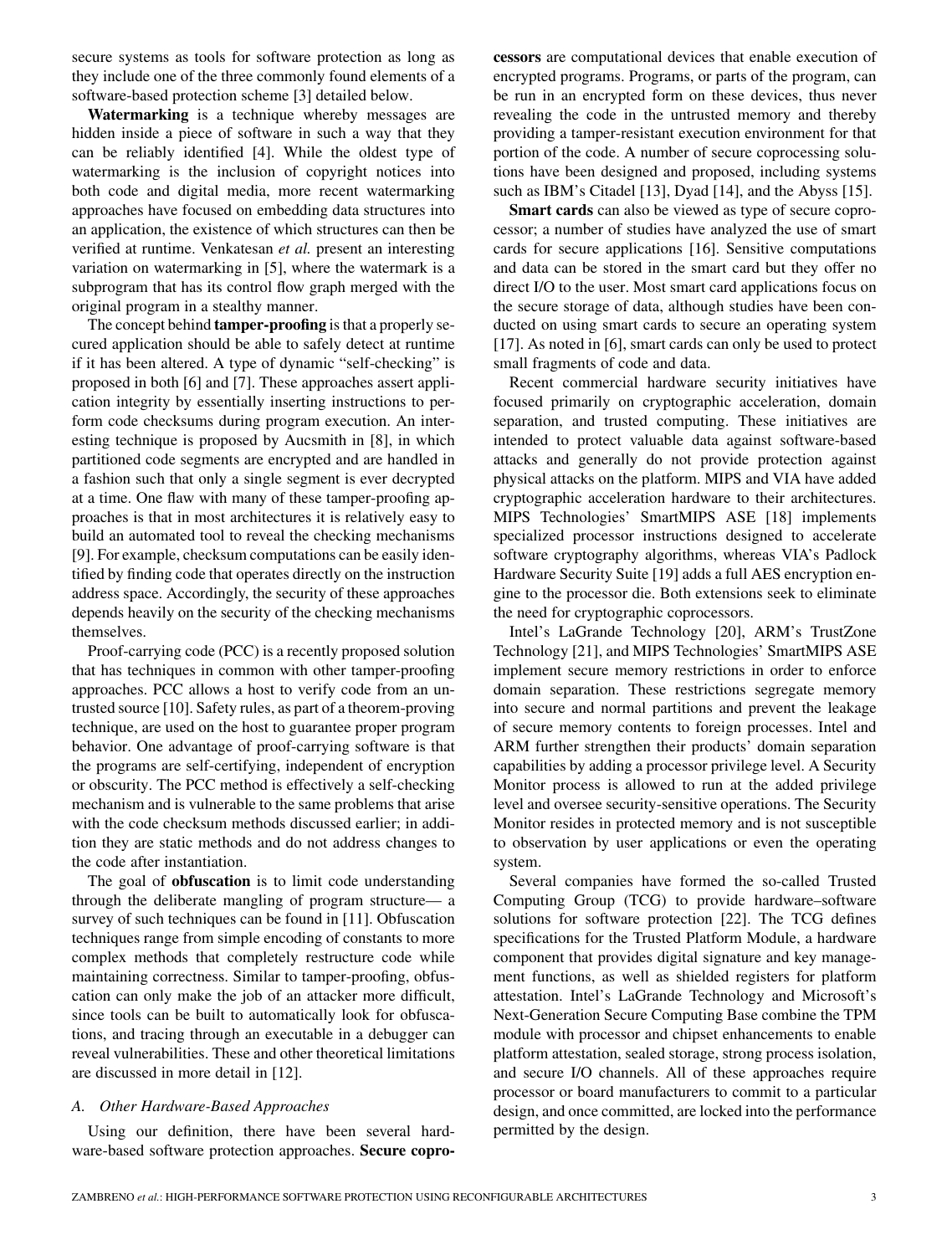## *B. Closely Related Work*

In [23], researchers at Stanford University proposed an architecture for tamper-resistant software based on an eXecute-Only Memory (XOM) model that allows instructions stored in memory to be executed but not manipulated. A hardware implementation is provided that is not dissimilar to our proposed architecture, with specialized hardware being used to accelerate cryptographic functionality needed to protect data and instructions on a per-process basis. Three key factors differentiate our work from the XOM approach. One distinction is that our architecture requires no changes to the processor itself. Also, our choice of reconfigurable hardware permits a wide range of optimizations that can shape the system security and resultant performance on a per-application basis. Most importantly, we consider a host of new problems arising from attacks on encrypted execution and data platforms.

In [24], researchers at UCLA and Microsoft Research propose an intrusion prevention system known as the Secure Program Execution Framework (SPEF). Similar to our proposed work, the SPEF system is used as the basis for compiler transformations that both perform code obfuscation and also embed integrity checks into the original application that are meant to be verified at runtime by custom hardware. The SPEF work in its current form concentrates solely on preventing intruder code from being executed, and consequently neglects similar attacks that would focus mainly on data integrity. Also, the compiler-embedded constraints in the SPEF system require a predefined hardware platform on which to execute; this limits the scope of any such techniques to the original processor created for such a purpose.

Pande *et al.* [25] address the problem of information leakage on the address bus wherein the attacker would be snooping the address values to gain information about the control flow of the program. They provide a hardware obfuscation technique which is based on dynamically randomizing the instruction addresses. This is achieved through a secure hardware coprocessor which randomizes the addresses of the instruction blocks and rewrites them into new locations. While this scheme provides obfuscation of the instruction addresses, thereby providing a level of protection against IP theft, it does not prevent an attacker from injecting their own instructions to be executed and thereby disrupting the processor and application.

#### III. SYSTEM MODEL AND RATIONALE

Consider a typical von Neumann architecture with a CPU and main memory (RAM). In the standard model, a program consisting of instructions and data is placed in RAM by a loader or operating system. Then, the CPU fetches instructions and executes them. Apart from the complexity introduced by multiprocessors and threads, this basic model applies to almost any computing system today including desktops, servers, and small embedded devices.

However, from a security point of view, the execution of an application is far from safe. An attacker with access to the machine can examine the program (information leakage) and actively interfere with the execution (disruption) while also accumulating information useful in attacks on similar systems.

The starting point for our proposed work is a recent body of work that has proposed building computing platforms with encrypted execution. We refer to these as encrypted execution and data (EED) platforms. In these platforms, the executable and application data are encrypted. The processor or supporting hardware is assumed to have a key. The overall goals are to prevent leakage of information, to prevent tampering and to prevent disruption. For the highest degree of security, both instructions and data will need to be encrypted using well-established encryption techniques. It should be noted that full-fledged EED platforms are still in their infancy.

The basis for our proposed work is the following.

- EED platforms, while undoubtedly more secure than the standard von Neumann model, are nonetheless still vulnerable to attacks that do not need decryption. That is, the attacker can find vulnerabilities without needing to decrypt and understand the software. We will refer to these attacks as EED attacks.
- Because attackers are presumed to be sophisticated, neither the RAM nor the CPU can be fully trusted. This situation also arises when RAM and CPU manufacturing is subcontracted to third parties whose designs or cores cannot be easily verified.
- FPGAs have proved adept at solving performance-related problems in many computing platforms. As a result, tested FPGAs are commercially available for a variety of processors. Our approach exploits the combination of the programmability of FPGAs with the inherent additional security involved with computing directly in hardware to address EED attacks.
- A key part of our exploiting FPGAs involves the use of compiler technology to analyze program structure to enable best use of the FPGA, to help address key management and to increase performance. Consequently our approach allows for a level of security that is tunable to an individual application.

In a nutshell, the addition of the FPGA to the von Neumann model results in a new platform to sustain EED attacks.

## *A. Focus Areas*

The contributions of our work can be categorized into four areas as seen in Fig. 3. We use the term *structural integrity* to refer to the proper execution path of a program when the data is assumed to be correct. Since an EED attacker can alter the control flow without decryption or even touching the data, we refer to such an attack as a structural EED attack. This first area of contributions is shown as Area 1 in the figure, in which we use a compiler-FPGA approach to address structural attacks.

The second area of contribution arises from considering EED attacks on *data integrity*. Our contribution to this second area is the use of the compiler-FPGA approach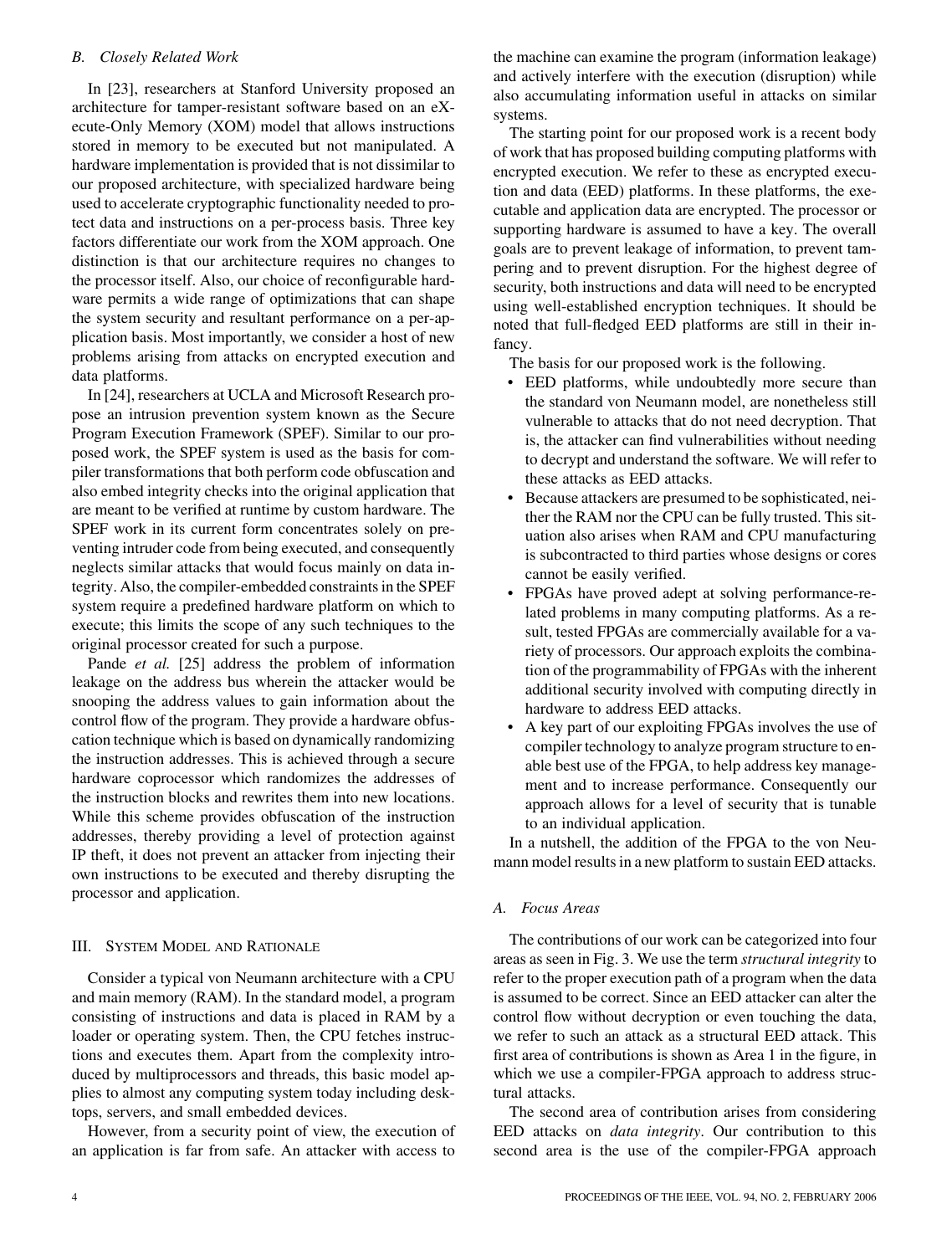

**Fig. 3.** Research focus areas as they relate to the conceptual view.

to provide key management techniques for data and data integrity techniques for runtime data.

The third area, *processor validation*, arises from considering a maliciously inserted processor instrumented to allow the attacker control over functional operations. Our approach is to have the compiler create code with processor-validation metainstructions that are then interpreted in the FPGA to validate desired processor operations. Finally, we have developed a compiler-FPGA infrastructure for the purpose of implementing and testing our ideas. This infrastructure targets a modern processor (ARM family) and compiler (gcc).

## *B. Threat Model*

As mentioned in Section I, research in the field of software protection has seen its motivation arrive from two different directions. On one side are vendors of various types of electronic media—their main concern is the unauthorized use or copying of their product. On the other side are those end users whose main interest is in protecting personal and corporate systems from outside interference. While the goals may be different, the approaches used by hackers in avoiding digital rights management (DRM) schemes are often quite similar to those used by malicious crackers in attacking web servers and other unsecured applications. Hackers around the world know that the first step in attacking a software system is to first understand the software through the use of a debugger or other tracing utilities, and then to tamper with the software to enable a variety of exploits. Common means of exploiting software include buffer overflows, malformed printf() statements, and macro viruses.

Consider a sophisticated attacker who has physical control of an EED computing platform. In a resourceful laboratory, the attacker can control the various data, address and control lines on the board and will have access to the designs of well-known commercial chips. Using this information, the attacker can actively interfere with the handshaking protocol between CPU and RAM, can insert data into RAM, or can even switch between the actual RAM and an attacker's RAM during execution.

We will assume that the cryptographic strength of the chosen encryption algorithms is such that the attacker cannot actually decrypt the executable or data. How then does an attacker disrupt a system without being able to decrypt and understand? The following are examples of EED attacks.

- **Replay attacks**—consider an EED platform with encrypted instructions. An attacker can simply reissue an instruction from the RAM to the CPU. What does such an attack achieve? The application program logic can be disrupted and the resulting behavior exploited by an attacker. Indeed, by observing the results of a multitude of replay attacks, an attacker can catalogue information about the results of individual replay attacks and use such attacks in tandem for greater disruption. A sample replay attack is depicted in Fig. 4.
- **Control-flow attacks**—the sophisticated attacker can elucidate the control-flow structure of a program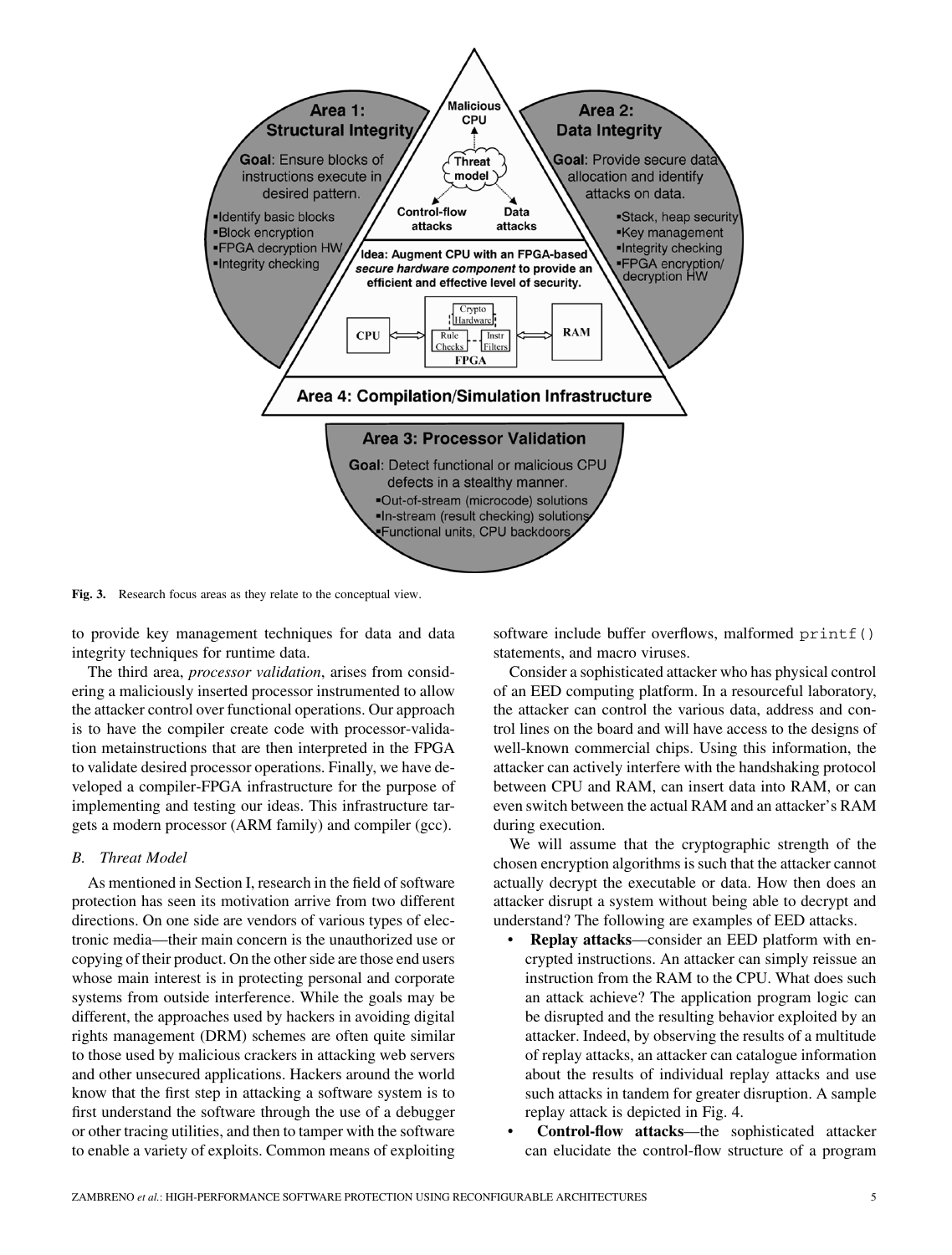

(a) Original Instruction Stream

(b) Instruction Stream with Replay Attack

**Fig. 4.** A sample instruction stream that is targeted with a replay attack.



Control Flow Graph (CFG)

**Fig. 5.** A sample control flow graph (CFG) with a diverted flow.

without decryption. This can be done by simply sniffing the bus, recording the pattern of accesses and extracting the control-flow graph from the list of accesses. To disrupt, an attacker can prematurely transfer control out of a loop, or can transfer control to a distant part of the executable. A sample control-flow attack is depicted in Fig. 5.

- **Runtime data attacks—by examining the pattern of** data writebacks to RAM, the attacker can determine the location of the runtime stack and heap even when they are encrypted. By swapping contents in the stack, the attacker can disrupt the flow of execution or parameter passing. Again, the attacker does not need to decrypt to achieve this disruption.
- **Improper processor computations—the CPU itself** may be untrustworthy, since an attacker with considerable resources may simulate the entire CPU and selectively change outputs back to RAM.

Taken together, the above attacks can also be combined with cryptanalytic techniques to uncover cribs for decryption. This suggests that a secure computing platform should be able detect such attacks and prevent disruption.

## IV. OUR APPROACH

At its highest level, our approach is best classified as a combination the tunability of classical compiler-based software protection techniques with the additional security afforded through hardware. Our work is unique in that we utilize a combined hardware/software technique, and that we provide tremendous flexibility to application designers in terms of positioning on the security/performance spectrum. Also, going back to Fig. 1, our approach improves upon previous software protection attempts by accelerating their performance without sacrificing any security.

## *A. Architecture Overview*

We accomplish our low-overhead software protection through the placement of an FPGA between the highest level of on-chip cache and main memory in a standard processor instruction stream (see Fig. 6). In our architecture,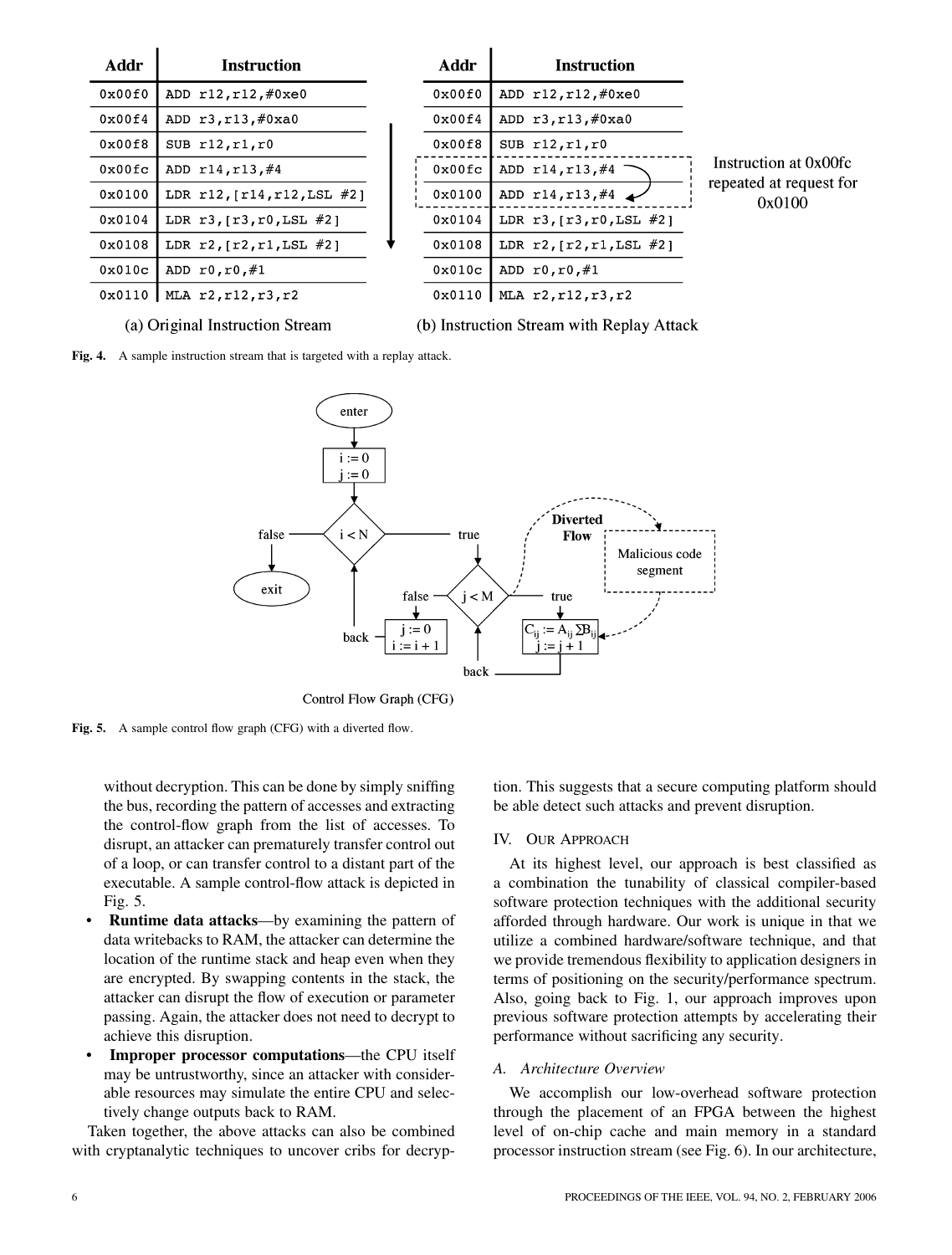

Fig. 6. FPGA-based software protection architecture.

the FPGA traps all instruction cache misses, and fetches the appropriate bytes directly from higher-level memory. These instructions would then be translated in some fashion and possibly verified before the FPGA satisfies the cache request. Both the translation and verification operations could be customized.

The key features of our software protection architecture can be summarized as follows.

- **Fast decryption—Much** work has been done in recent years on FPGA implementations of cryptographic algorithms; a popular target is the Advanced Encryption Standard (AES) candidate finalists [26]. These results have shown that current-generation FPGAs are capable of extremely fast decryption. As an example in [27] an implementation of the AES cipher attained a throughput far exceeding 10 Gb/s when fully pipelined. Consequently, by placing AES hardware on our FPGA, we can perform instruction stream decryption without the prohibitive delays inherent in an equivalent software implementation.
- **Instruction translation**—As a computationally less complex alternative to the full decryption described above, we can instantiate combinational logic on the FPGA to perform a binary translation of specific instruction fields. For example, a simple lookup table can map opcodes such that all addition instructions become subtractions and vice versa. As the mapping would be completely managed by the application developer, this

technique would provide an effective yet extremely low-cost level of obfuscation.

**Dynamic validation—In** order to effectively prevent tampering, we can program the FPGA with a set of "rules" that describe correct program functionality. For a code segment that is fully encrypted, these rules can be as simple as requiring that each instruction decode properly. An example of a more complex rule would be one based on a predetermined instruction-based watermark. These software integrity checks can be performed either at each instruction or at a predefined interval—in either case given a detection of a failure condition the FPGA would require special attention from the system.

#### *B. Compiler Support*

As mentioned earlier, every feature that is implemented in our architecture requires extensive compiler support to both enhance the application binary with the desired code transformations and to generate a hardware configuration for an FPGA that incorporates the predetermined components. Many of the standard stages in a compiler can be modified to include software protection functionality. As an example, consider the data flow analysis module. In a standard performance-oriented compiler, the goal of this stage is to break the program flow into basic blocks and to order those blocks in a manner that increases instruction locality. However, it is possible to reorganize the code sequences in such a fashion that sacrifices some performance in exchange for an increased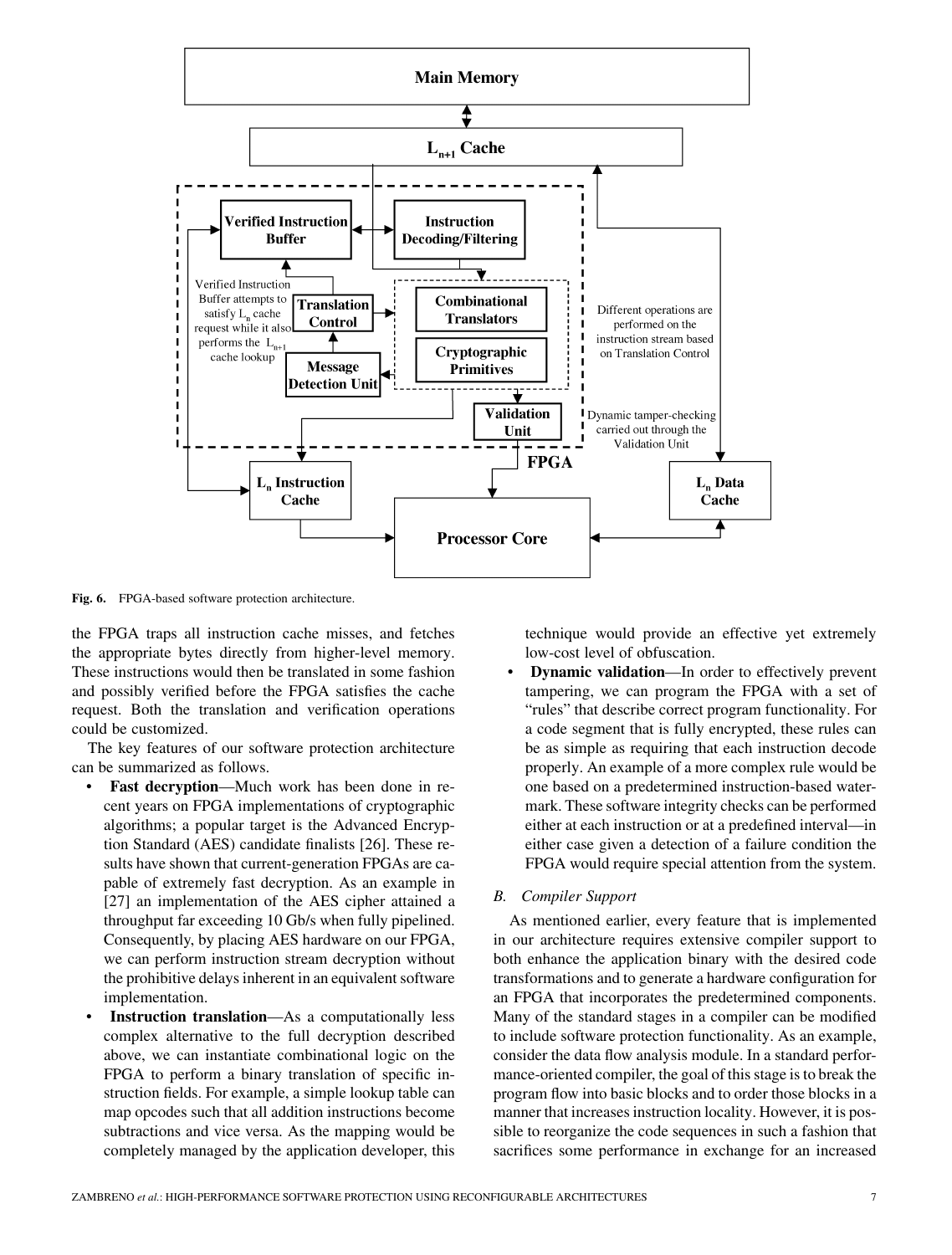level of obfuscation. This is an example of a transformation that requires no runtime support; for others (such as those that use encryption), the compiler must also generate all the information needed to configure an FPGA that can reverse the transformations and verify the output. Our work currently focuses on compiler back-end transformations (i.e., data flow analysis, register allocation, code generation), although there are possiblities in the front end to examine in the future as well.

#### *C. Example Implementations*

Up to this point, in detailing the different features available in our software protection architecture, we have maintained a fairly high-level view. In the following sections, we delve into the specifics of two examples that illustrate the potential of our combined compiler/FPGA technique.

*Example 1—Tamper-Resistant Register Encoding:* Consider a code segment in any application and focus on the instructions as they are fetched from memory to be executed by the processor (the *instruction stream*). In most instruction set architectures, the set of instructions comprising a sequentially executed code segment will contain instructions that use registers. In this example, the decoding unit in the FPGA will extract one register in each register-based instruction—we can refer to the sequence of registers so used in the instruction stream as the *register stream*. In addition, the FPGA also extracts the opcode stream. As an example, the sequence of instructions  $load x, r1 | load y, r2 | add r1, r2$  can be decoded to generate the register stream of  $r_1, r_2, r_2$ . After being extracted, the register stream is then given a binary encoding; in our example  $r_1$  can encode 0 and  $r_2$  can encode , and therefore the particular sequence of registers corresponds to the code  $0 \ 1 \ 1$ .

A binary translation component then feeds this string through some combinational logic to generate a key. This function can be as simple as just flipping the bits, although more complex transformations are possible. The key is then compared against a function of the opcode stream. In this example, an instruction filter module picks out a branch instruction following the register sequence and then compares the key to a hash of the instruction bits. If there is a match, the code segment is considered valid, otherwise the FPGA warns the system that a violation condition has been detected. This concept is similar to those proposed in [24] and [28].

How does such an approach work? As register-allocation is performed by the compiler, there is considerable freedom in selecting registers to allow for any key to be passed to the FPGA (the registers need not be used in contiguous instructions, since it is only the sequence that matters). Also, the compiler determines which mechanism will be used to filter out the instructions that will be used for comparisons. If the code has been tampered with, there is a very high probability that the register sequence will be destroyed or that the opcode filtering will pick out a different instruction. As an example, if the filtering mechanism picks out the sixth opcode following the end of a register sequence of length  $k$ , any insertion or deletion of opcodes in that set of instructions would result in a failure.

It is important to note that this type of tamper-proofing would not normally be feasible if implemented entirely in software, since the checking computation could be easily identified and avoided entirely. Also, the register sequence can be used to encode several different items, such as authorization codes or cryptographic keys. This technique can also be used to achieve code obfuscation by using a secret register-to-register mapping in the FPGA. Thus, if the FPGA sees the sequence  $(r_1, r_2, r_1)$ , this can be interpreted by the FPGA as an intention to actually use  $r_3$ . In this manner, the actual programmer intentions can be concealed by using a mapping customized to a particular processor. Finally, we note that when examining a block of code to be encrypted using our scheme, it will often be the case that the compiler will lack a sufficient number of register-based instruction with which to encode a suitable key. In this case, "place-holder" instructions which contain the desired sequence values, but which otherwise do not affect processor state, will need to be inserted by the compiler. In Section V-B we examine how these inserted instructions can effect the overall system performance.

*Example 2—Selective Basic Block Encryption:* Selective encryption is a useful technique in situations where certain code segments have high security requirements and a fullblown cryptographic solution is too expensive from a performance perspective. The example code segment in Fig. 7 shows how the compiler could insert message instructions to signify the start of an encrypted basic block (the compiler would also encrypt the block itself). As this message is decoded by the FPGA, an internal state would be set that directs future fetched instructions to be fed into the fast decryption unit. These control signals could be used to distinguish between different ciphers or key choices. The freshly decrypted plaintext instructions would then be validated before being returned to the  $L_n$  cache of Fig. 6. The encryption mode could then be turned off or modified with the decoding of another message instruction.

Although properly encrypting a code segment makes it unreadable to an attacker who does not have access to the key, using cryptography by itself does not necessarily protect against tampering. A simple way of verifying that instructions have not been tampered with is to check if they decode properly based on the original instruction set architecture specification. However, this approach does not provide a general solution, as the overwhelming portion of binary permutations are usually reserved for the instruction set of most processors. This increases the likelihood that a tampered ciphertext instruction would also decode properly. A common approach is the use of one-way hash functions (the so-called message digest functions), but in our case, it would be prohibitively slow to calculate the hash of every encrypted basic block in even medium-sized applications. A more simple approach would be to recognize patterns of instructions in the code segment that make sense in terms of the register access patterns. Specific care must also be taken to ensure the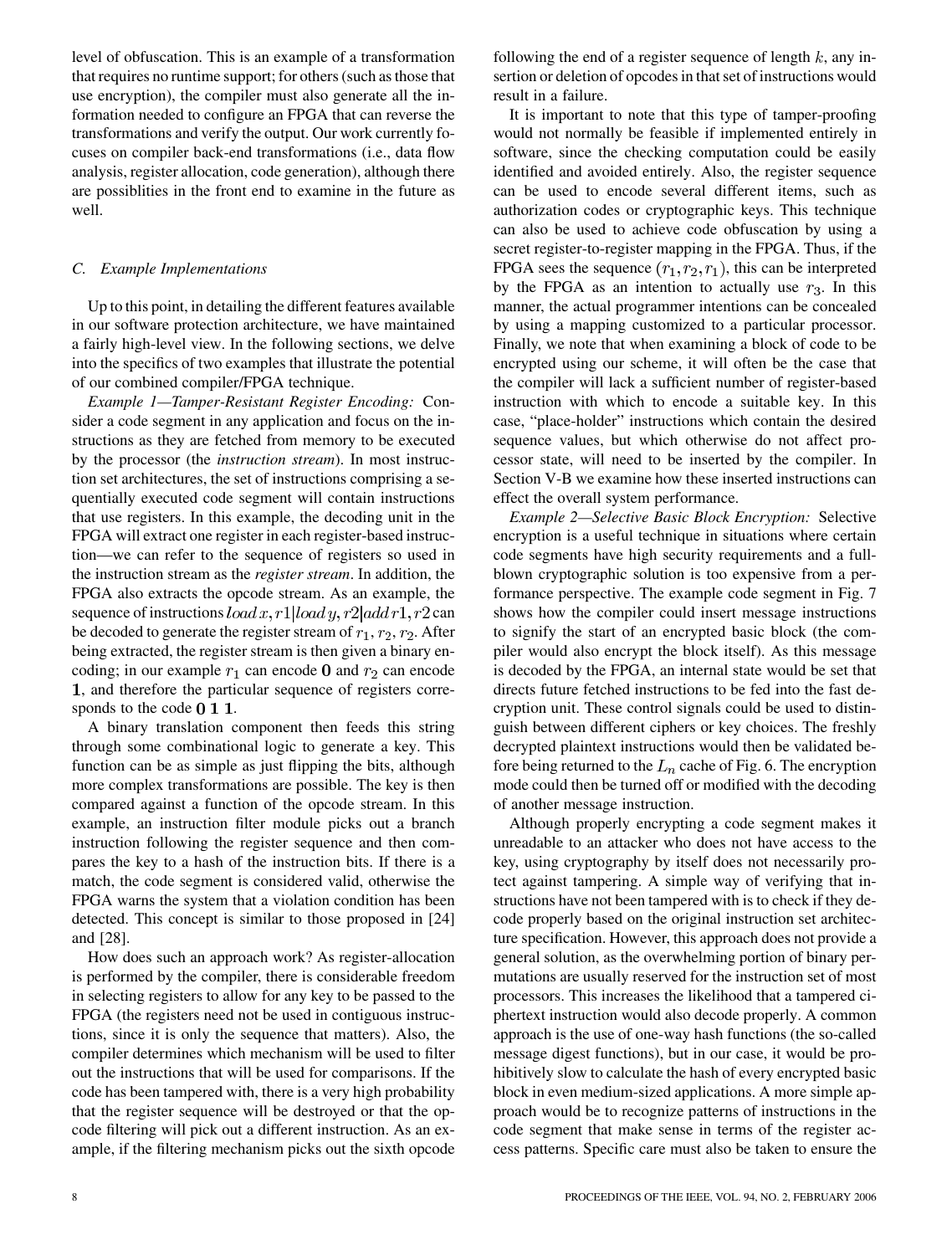

**Fig. 7.** Selective basic block encryption.

integrity of the message instructions themselves. This can be implemented through a combination of the register encoding techniques discussed previously and other dynamic code checking methods.

This example describes an approach that would be inherently slow in a purely software implementation. Consequently, using the FPGA for decryption allows the application designer the flexibility to either improve the overall performance or increase the level of security by encrypting a greater number of code subsections while still meeting the original performance constraints.

## *D. Advantages of Our Approach*

Based on these two previous examples, we can summarize the advantages that our approach contains over current software protection methodologies as follows.

- 1) Our approach simultaneously addresses multiple attacks on software integrity by limiting both code understanding and code tampering.
- 2) The compiler's knowledge of program structure, coupled with the programmability of the FPGA, provides the application developer with an extreme amount of flexibility in terms of the security of the system. The techniques available to any given application range from simple obfuscation that provides limited protection with a minimal impact on performance to a full cryptographic solution that provides the highest level of security with a more pronounced impact on performance.
- 3) Our approach provides the ability to combine both hardware specific techniques with hardware-optimized implementations of several of the software-based methods proposed recently [6], [7].
- 4) The selection of the FPGA as our secure component minimizes additional hardware design. Moreover, the choice of a combined processor/FPGA architecture enables our system to be immediately applicable to current SoC designs with processors and reconfigurable logic on-chip, such as the Xilinx Virtex-II Pro architecture [29].

We have up to this point in this paper demonstrated the usefulness of our architecture by providing specific examples of how our approach can be used in a software protection scheme. What remains to be seen, however, is to the extent to which the insertion of the FPGA in the instruction memory hierarchy effects system security and performance. We address this question in the following section.

## V. ANALYZING PERFORMANCE OVERHEAD

Since the majority of the techniques we leverage operate on a single program basic block at a time, it makes sense to analyze the effect of the FPGA on instruction memory hierarchy performance at that level of granularity. We begin by considering the replacement penalty of a single block of cache directly from a pipelined main memory. With a fixed block size and memory bus width (in terms of number of bytes), we can estimate this penalty as the sum of an initial nonsequential memory access time for the first bytes from memory plus the delay for a constant amount of sequential accesses, which would be proportional to the product of the block size with the inverse of the memory bus width.

Now, considering a basic block of instructions of a certain length in isolation from its surrounding program, we can estimate the number of instruction cache misses as the number of bytes in the basic block divided by the number of bytes in the cache block, as each instruction in the basic block would be fetched sequentially. Consequently the total instruction cache miss delay for a single fetched basic block can be approximated as the product of the number of fetches and average fetch delay as described above.

What effect would our software protection architecture have on performance? We identify two dominant factors: the occasional insertion of new instructions into the executable and the placement of the FPGA into the instruction fetch stream. For the first factor, the inserted instructions will only add a small number of cache misses for the fetching of the modified basic block, since for most cases the number of inserted bytes will be considerably smaller than the size of the cache block itself. For the second factor, we note that the majority of the operations performed in the FPGA can be modeled as an increase in the instruction fetch latency. Assuming a pipelined implementation of whatever translation and validation is performed for a given configuration, we can estimate the delay for our FPGA as that of a similar bandwidth memory device, with a single nonsequential access latency followed by a number of sequential accesses. In the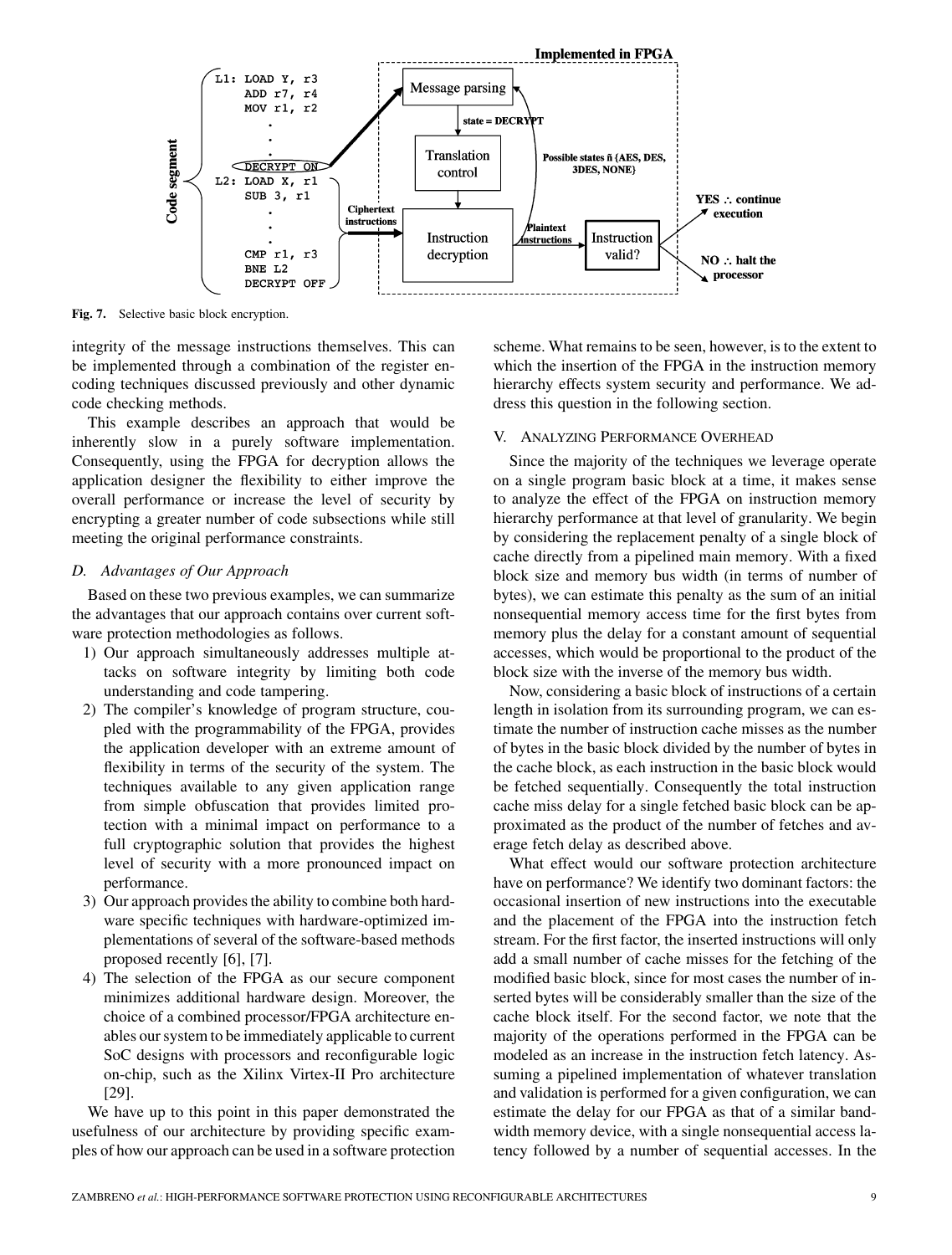remainder of this section, we explain our experimental approach and then provide quantitative data that demonstrates how these terms are affected by the security requirements of any application.

## *A. Experimental Methodology*

For the following experiments, we incorporated a behavioral model of our software protection FPGA hardware into the SimpleScalar/ARM tool set [30], a series of architectural simulators for the ARM ISA. We examined the performance of our techniques for a memory hierarchy that contains separate 16-KB 32-way associative instruction and data caches, each with 32-B lines. With no secondary level of cache, our nonsequential memory access latency is 100 cycles and our sequential (pipelined) latency is two cycles. We inserted our protective techniques into the back end of a modified version of the gcc compiler targeting the ARM instruction set.

To evaluate our approach, we adapted six benchmarks from two different embedded benchmark suites. From the MediaBench [31] suite we selected two different voice compression programs: *adpcm*—which implements adaptive differential pulse code modulation decompression and compression algorithms, and *g721*—which implements the more mathematically complex International Telegraph and Telephone Consultative Committee (CCITT) standard. We also selected from MediaBench the benchmark *pegwit*, a program that implements elliptic curve algorithms for public-key encryption. From the MiBench [32] embedded benchmark suite, we selected three applications: *cjpeg*—a utility for converting images to JPEG format through lossy image compression; *djpeg*—which reverses the JPEG compression; and *dijkstra*—an implementation of the famous Dijkstra's algorithm for calculating shortest paths between nodes, customized versions of which can be found in network devices like switches and routers.

It should be noted that both our simulation target and selected workload characterize a processor that could be found in a typical embedded system. This choice was motivated by the fact that commercial chips have relatively recently been developed that incorporate both embedded processors and FPGAs onto a single die (for example, Xilinx Virtex-II Pro Platform FPGAs [29]). Consequently, even though we see our techniques as one day being useful to a wide range of systems, the tradeoffs inherent in our approach can be best demonstrated through experiments targeting embedded systems, as these results are directly applicable to current technology.

## *B. Initial Results*

Using this simulation platform, we first explored the effects of our approach on performance and resultant security with an implementation of the tamper-resistant register encoding example from Section III-B. In this configuration, the compiler manipulates sequences of register-based instructions to embed codes into the executable which are verified at runtime by the FPGA. As the operations required are relatively simple, for our experiments we assumed that the operations performed by the FPGA to decode individual instruc-

tions require one clock cycle, and that verifying an individual basic block by comparing a function of the register sequence with a function of the filtered instruction requires three clock cycles.

As mentioned previously, it is often the case that the compiler will not have enough register-based instructions in a given basic block with which to encode a relatively long sequence string. Consequently, in these cases the compiler must insert some instructions into the basic block which encode a portion of the desired sequence but which otherwise do not affect processor state. However, as these "place-holder" instructions must also be fetched from the instruction cache and loaded in the processor pipeline, they can cumulatively have a significant detrimental impact on performance.

While quantifying the security of any system is not a simple task, we can estimate the overall coverage of an approach independent of the instantiated tamper-checking computations. For our register encoding approach, we can measure this aggressiveness as a function of both the desired register sequence length and the percentage of basic blocks that are protected. Fig. 8 considers the performance of our system when the sequence length is kept at a constant value 8 and the percentage of encoded basic blocks is varied from 0%–100%. For each experiment the results are normalized to the unsecured case and are partitioned into three subsets: 1) the stall cycles spent in handling data cache misses; 2) the "busy" cycles where the pipeline is actively executing instructions; and 3) the stall cycles spent in handling instruction cache misses.

Fig. 8 shows that the selected embedded benchmarks do not stress even our relatively small L1 instruction cache, as on average these miss cycles account for less than 3% of the total base case runtime. This is a common trait among embedded applications, as they can often be characterized as a series of deeply nested loops that iterate over large data sets (such as a frame of video). This high inherent level of instruction locality means that, although the inserted register sequence instructions do affect the cycles spent in handling instruction cache misses, there is a relatively significant negative impact on the nonstall pipeline cycles. The average slowdown for this scheme is approximately 48% in the case where all the basic blocks are selected, but then drops to 20% if we only select half the blocks.

In Fig. 9, we consider the case where the basic block selection rate is kept constant at 25 and the effect of the desired register sequence length is examined. Although, for most of the benchmark/sequence combinations, the performance impact is below 50%, there are cases where lengthening the sequences can lead to huge increases in execution time, as the basic blocks are too short to supply the needed number of register-based instructions. This can be seen in the results for the most aggressive configuration, where the average performance penalty is approximately 66%.

In our next set of experiments, we investigated the performance impact of the selective basic block encryption scheme. FPGA implementations of symmetric block often strive to optimize for either throughput or area. Recent AES imple-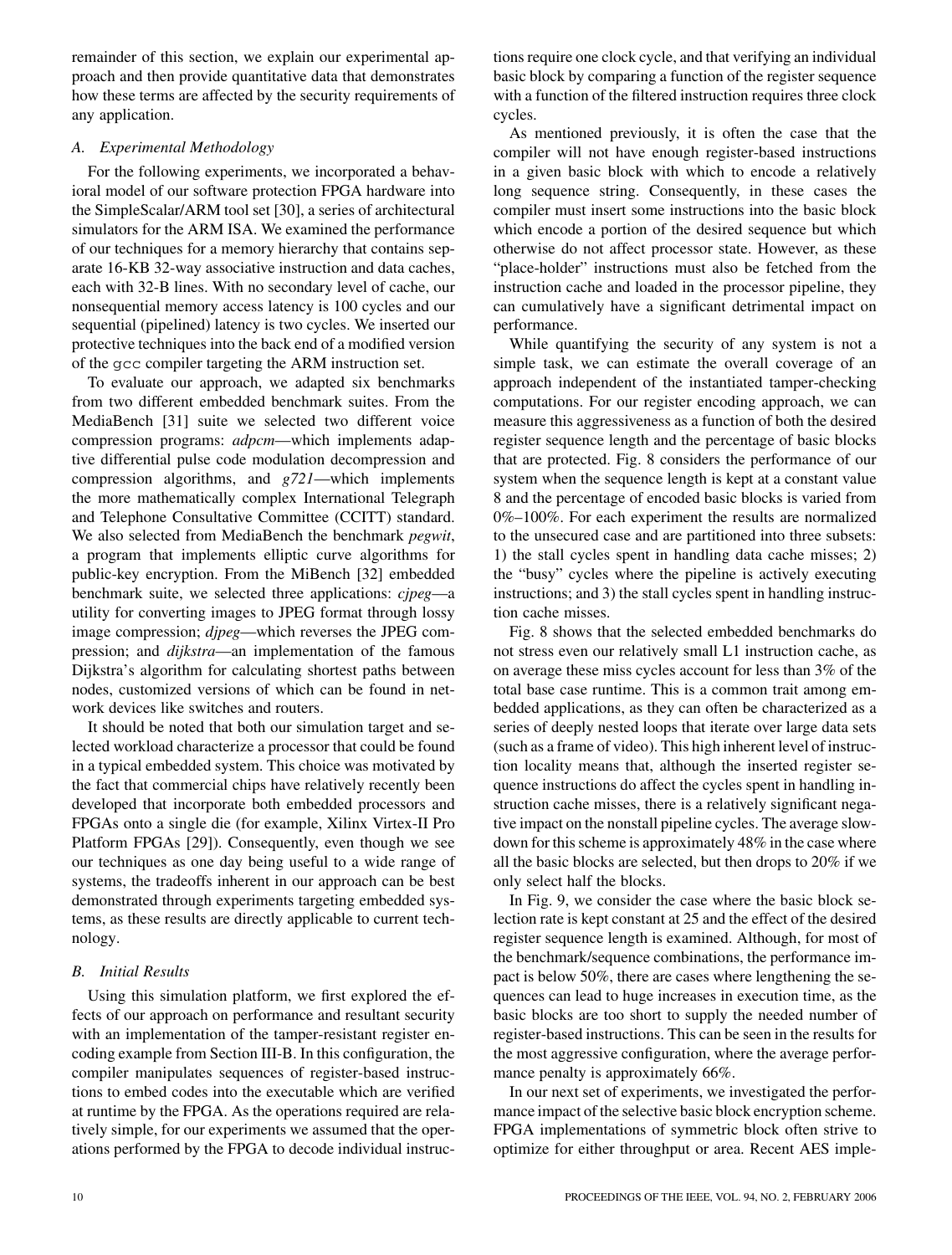

**Fig. 8.** Performance breakdown of the tamper-resistant register encoding scheme as a function of the basic block select rate.



**Fig. 9.** Performance breakdown of the tamper-resistant register encoding scheme as a function of the register sequence length.

mentations have reached a high throughput by unrolling and pipelining the algorithmic specification [27]. The resultant pipeline is usually quite deep. Consequently the initial access latencies are over 40 cycles, while the pipelined transformations can be executed in a single cycle. Assuming an AES implementation on our secure FPGA, we can make the intelligent assumption of a 50-cycle nonsequential access and a single cycle sequential access delay. Note that other AES implementations concentrate on optimizing other characteristics besides throughput (i.e., area, latency, throughput efficiency), but an examination of the performance impact of those designs on our architecture is outside the scope of this paper.

Fig. 10 shows the performance breakdown of our selective basic block encryption architecture as a function of the block select rate. The increased nonsequential access time for the FPGA has the expected effect on the instruction cache miss cycles, which for several of our benchmarks become a more significant portion of the overall execution profile. It is interesting to note that the average performance penalty of the case where the entire program is initially encrypted is less than 20%, a number that is significantly less than the seemingly simpler register-sequence encoding approach.

Why is this the case? This question can be answered by again examining the ratio of the instruction cache miss cycles to the pipeline execution cycles. Although the AES instantiation brings with it a significant increase in the former factor when compared to the register-based approach, the compiler pass that encrypts the executable only requires that two instructions (the start and stop message instructions) be inserted for every basic block. Consequently for applications that have excellent instruction cache locality such as our selected benchmarks, we would expect the performance of this scheme to be quite similar to that of the previous approach configured with a sequence length value of 2. A quick comparison of Fig. 8 with Fig. 10 shows this to be the case.

These results clearly demonstrate the flexibility of our approach. With the modification of a few compiler flags, an application developer can evaluate both a tamper-resistant register encoding system that covers the entire application with a significant performance detriment, to a cryptographic solution that has a much more measured impact on performance. While the results in this section show that the instruction miss penalty is not a dominant factor, this will generally not be the case when considering the larger applications that could be used with our approach. This, combined with the possibility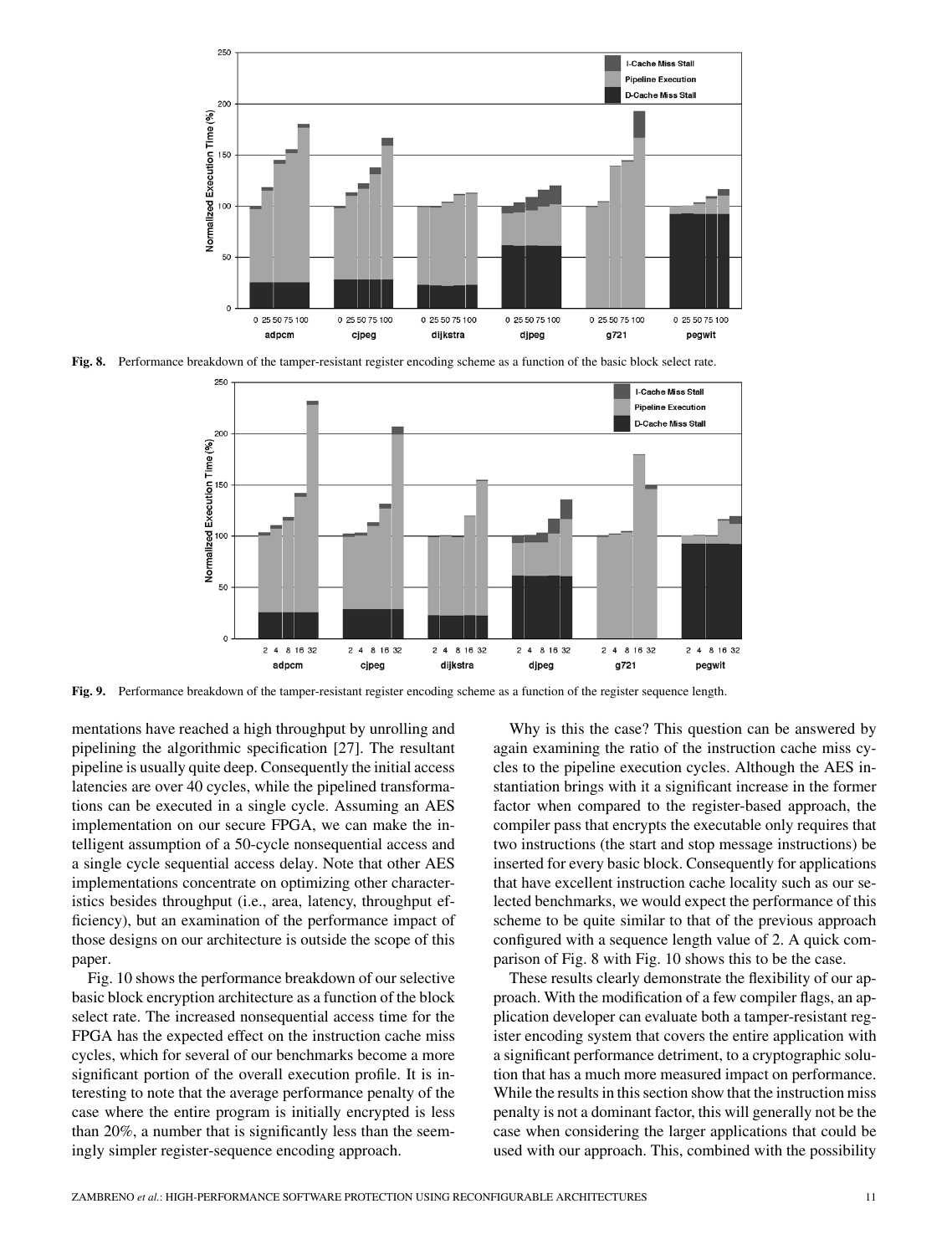

**Fig. 10.** Performance breakdown of the selective basic block encryption scheme as a function of the block select rate.

that programmable FPGA resources will not all be allocated for software protection purposes motivates the configuration of these resources as performance-oriented architectural optimizations.

#### VI. CONCLUSIONS AND FUTURE WORK

Both the methods used by hackers in compromising a software system and the preventative techniques developed in response thereto have received an increased level of attention in recent years, as the economic impact of both piracy and malicious attacks continues to skyrocket. Many of the recent approaches in the field of software protection have been found wanting in that they: 1) do not provide enough security; 2) are prohibitively slow; or 3) are not applicable to currently available technology. This paper describes a novel architecture for software protection that combines a standard processor with dynamic tamper-checking techniques implemented in reconfigurable hardware. We have evaluated two distinct examples that demonstrate how such an approach provides much flexibility in managing the security/performance tradeoff on a per-application basis. Our results show that a reasonable level of security can be obtained through a combined obfuscating and tamper-proofing technique with less than a 20% performance degradation for most applications. When a highly transparent solution is desired, FPGA resources not allocated for software protection can be used to mask some of the high latency operations associated with symmetric block ciphers.

Future work on this project will include implementing a method for calculating and storing hash values on the FPGA in order to secure data and file storage. Also, while our current simulation infrastructure is adequate for the experiments presented in this paper, it is also inherently limited in the sense that the component delays are completely user-defined. Although we intelligently estimate these values based on previous work in hardware design, in the future it would be considerably more convincing to assemble the results based on an actual synthesized output. This would require our compiler to be modified to generate designs in either a full hardware description language such as VHDL or Verilog, or at

a minimum, a specification language that can drive predefined HDL modules. Taking this concept a step further, as our techniques can be fully implemented with commercial off-the-shelf components, it would be useful to port our architecture to an actual hardware board containing both a processor and FPGA. Such a system would allow us to obtain real-world performance results and also to refine our threat model based on the strengths and weaknesses of the hardware.

#### **REFERENCES**

- [1] International Plannning and Research Corporation, Eighth annual BSA global software piracy study [Online]. Available: http://www. bsa.org Jun. 2003
- [2] Computer Security Institute and Federal Bureau of Investigation, CSI/FBI 2002 computer crime and security survey [Online]. Available: http://www.gocsi.com Apr. 2002
- [3] C. Collberg and C. Thomborson, "Watermarking, tamperproofing, obfuscation: Tools for software protection," *IEEE Trans. Softw. Eng.,* vol. 28, no. 8, pp. 735–746, Aug. 2002.
- [4] ——, "Software watermarking: models and dynamic embeddings," in *Proc. 26th ACM SIGPLAN-SIGACT Symp. Principles of Programming Languages* 1999, pp. 311–324.
- [5] R. Venkatesan, V. Vazirana, and S. Sinha, "A graph theoretic approach to software watermarking," in *Proc. 4th Int. Information Hiding Workshop* 2001, pp. 157–168.
- [6] H. Chang and M. Atallah, "Protecting software code by guards," in *Proc. ACM Workshop on Security and Privacy in Digital Rights Management* Nov. 2000, pp. 160–175.
- [7] B. Horne, L. Matheson, C. Sheehan, and R. Tarjan, "Dynamic self-checking techniques for improved tamper resistance," in *Proc. ACM Workshop Security and Privacy in Digital Rights Management* 2001, pp. 141–159.
- [8] D. Aucsmith, "Tamper-resistant software: An implementation," in *Proc. 1st Int. Workshop Information Hiding* 1996, pp. 317–333.
- [9] G. Wurster, P. van Oorschot, and A. Somayaji, "A generic attack on checksumming-based software tamper resistance," in *Proc. IEEE Symp. Security and Privacy* 2005, pp. 127–138.
- [10] G. Necula, "Proof-carrying code," in *Proc. 24th ACM SIGPLAN-SIGACT Symp. Principles of Programming Languagers* 1997, pp. 106–119.
- [11] C. Collberg, C. Thomborson, and D. Low, "A taxonomy of obfuscating transformations," Dept. Comput. Sci., Univ. Auckland, Tech. Rep. 148, Jul. 1997.
- [12] B. Barak, O. Goldreich, R. Impagliazzo, S. Rudich, A. Sahai, S. Vadhan, and K. Yang, "On the (im)possibility of obfuscating programs," in *Proc. Advances in Cryptology (CRYPTO '01)* pp. 1–18.